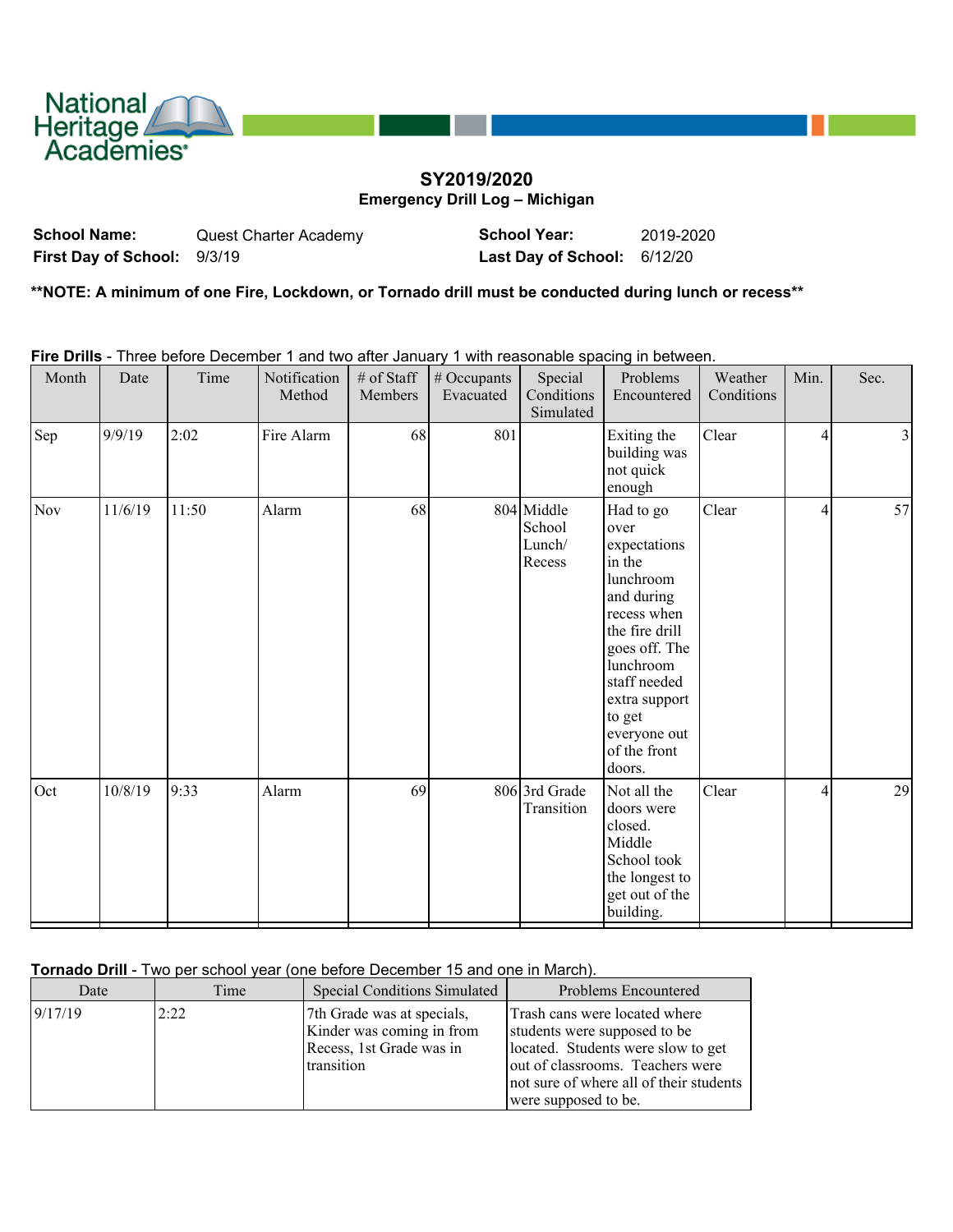| Date   | Time     | <b>Special Conditions Simulated</b> | Problems Encountered                                                                                          |
|--------|----------|-------------------------------------|---------------------------------------------------------------------------------------------------------------|
| 3/5/20 | 19:17 AM | None                                | Food management materials were in<br>the way of one of our classes spaces,<br>so we had to quickly move them. |

**Lock Down** Lockdown – Three per school year (two before December 1 and one after January 1).